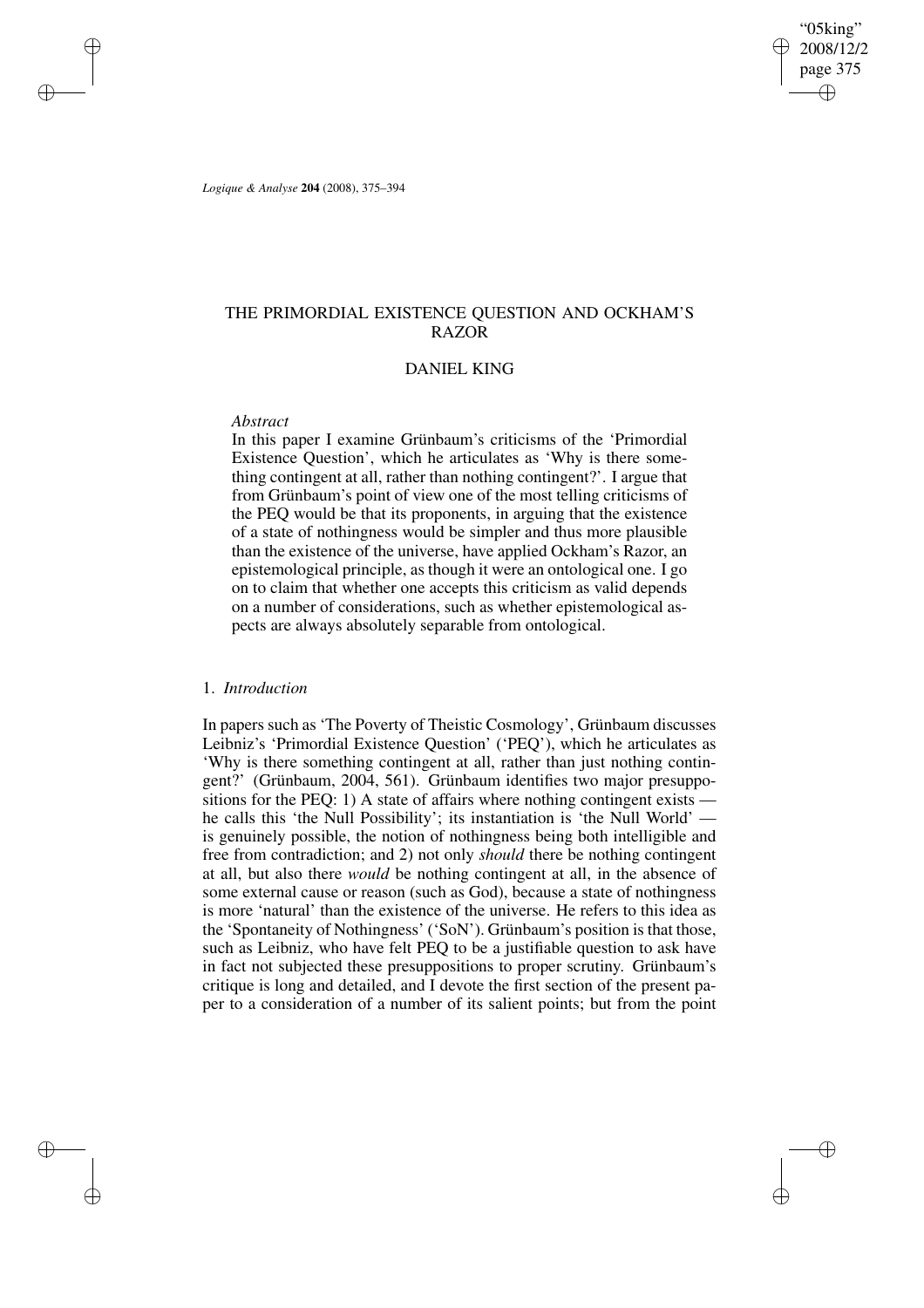376 DANIEL KING

"05king" 2008/12/2 page 376

✐

✐

✐

✐

of view of the paper, the essence of his position can be seen to be: 1) even if the Null Possibility were to turn out to be demonstrably logically robust (he argues that it is not), it is nevertheless not incumbent upon us to explain why the Null Possibility is not actualized in the Null World; and 2) not only does Leibniz's *a priori* defence of SoN fail but also there is no empirical warrant for it either. Consequently, the PEQ is a non-starter. My stance is that Grünbaum's arguments are right; but in that which follows my concern is more with *why* proponents of the PEQ have been led to ask the question. One of my conclusions is that Leibniz and others have taken an *epistemological* principle, Ockham's Razor, 1 and used it (perhaps) unjustifiably as though it were an *ontological* principle, in order to defend the hypothesis that a state of nothingness, which Leibniz perceives to be simpler than the universe, is therefore more probable than the existence of the universe.<sup>2</sup> As may be imagined, a defence of my use of the word 'perhaps' in the preceding sentence will also occupy a proportion of this essay. My strategy will be first to present the promised discussion of Grünbaum's ideas with regard to PEQ. I shall follow this section with a discussion of simplicity and Ockham's Razor. The next section will deal with Grünbaum's criticism of Swinburne's ideas concerning simplicity of theories and truth. Aspects of the discussion of Ockham's Razor *qua* epistemological principle will lead me, finally, to offer some comments not only with regard to the separability of epistemology from ontology, but also with regard to whether, under certain specific circumstances, ontological appeals to Ockham's Razor may be justified after all.

## 2. *Grünbaum and the PEQ*

Grünbaum has discussed the Primordial Existence Question in a number of essays. As his 'The Poverty of Theistic Cosmology', however, is a very detailed paper, I shall concentrate on it — at least in this section. (His paper 'Is Simplicity Evidence of Truth?' will prove similarly useful in the section dealing with simplicity and truth.)

✐

✐

✐

<sup>&</sup>lt;sup>1</sup> Smart (1984, 128) suggests the Anglo-Saxon spelling 'Ockham' is to be preferred to the Latinized 'Occam'; in this essay I follow Smart's recommendation.

<sup>&</sup>lt;sup>2</sup> Note that I am not necessarily arguing that (for example) Leibniz was familiar with Ockham's Razor as a *named principle* — although he could have been. I am simply saying — without expressing a commitment as to whether Ockham's Razor operates *a priori* (more on this later) — that it is a human tendency to associate simplicity with truth, and that this has guided philosophers and scientists from the beginning to today.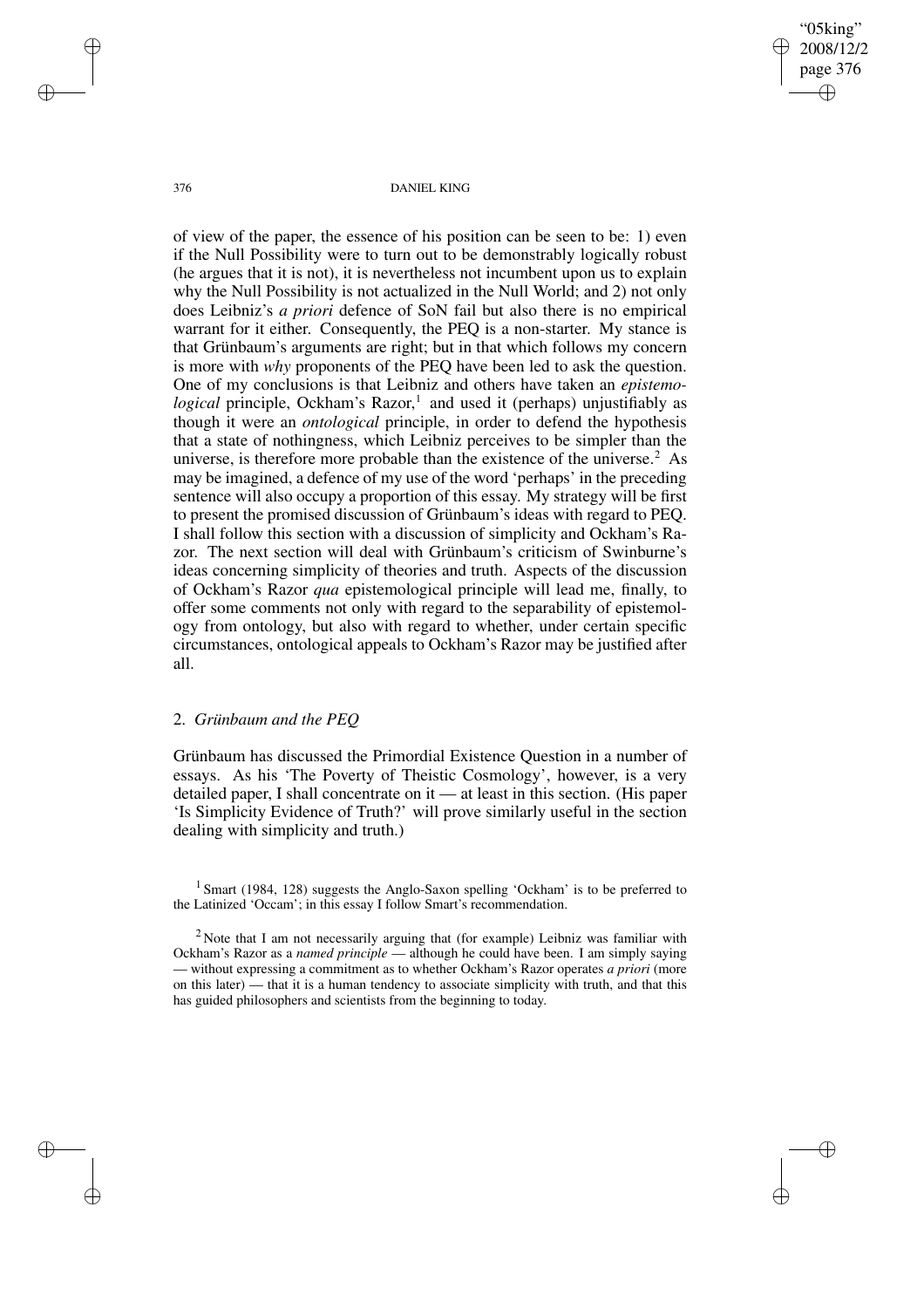"05king" 2008/12/2 page 377

✐

✐

✐

✐

As indicated in the Introduction, one of Grünbaum's first points is that the viability of the PEQ depends on two presuppositions: the Null Possibility and the Spontaneity of Nothingness. With regard to the definition of the Null Possibility — a state of affairs where nothing contingent is both meaningful and free from contradiction (Grünbaum 2004, 563) — it may be wondered here why the PEQ has been phrased to include the word 'contingent'. That is, it may be asked, why is the question not simply: 'Why is there something rather than nothing?'. The answer is that Leibniz believes God to be a necessary being; hence, as Grünbaum points out:

✐

✐

✐

✐

. . . it would clearly *trivialize* Leibniz's cardinal PEQ, if it were asked concerning a 'something' comprising one or more entities whose existence islogically or metaphysically *necessary*. (Grünbaum 2004, 563)

Thus, Grünbaum goes on to indicate of Leibniz's conception, "something' in his PEQ must be. . .*restricted* to entities whose existence is logically *contingent*. And similarly for the scope of the term 'nothing'.' (Grünbaum 2004, 563). It would perhaps be a valuable philosophical exercise to see to what extent one could frame a PEQ independent of Leibnizian thought — where there is no necessary being and no need to bring in the word 'contingent' but apart from a few comments, which I shall make shortly, such a project is beyond the scope of the present essay.

So far as this paper is concerned, arguably the next important move that Grünbaum makes in his essay concerns the Null Possibility. This move is important because it suggests that an attempt to characterize the simplicity of the Null World may actually result in horrendous complexity:

. . . note. . . that Leibniz couched his original 1697 statement of PEQ in terms of 'worlds' when he demanded a 'full reason why there should be any world rather than none'. ... This formulation suggests that, conceptually, the very notion of the Null World may well range — by *negation* or *exclusion* — over all of the contingent worlds or objects other than itself which are *not* being actualized in it. But this collection of unrealized, non-instantiated contingent worlds is *super-denumerably infinite* and is of such staggering complexity that it boggles the mind! (Grünbaum 2004, 572)

This is, of course, a telling blow to the simplicity claim concerning the Null World — and, derivatively, to the PEQ, as it is framed by Leibniz. One could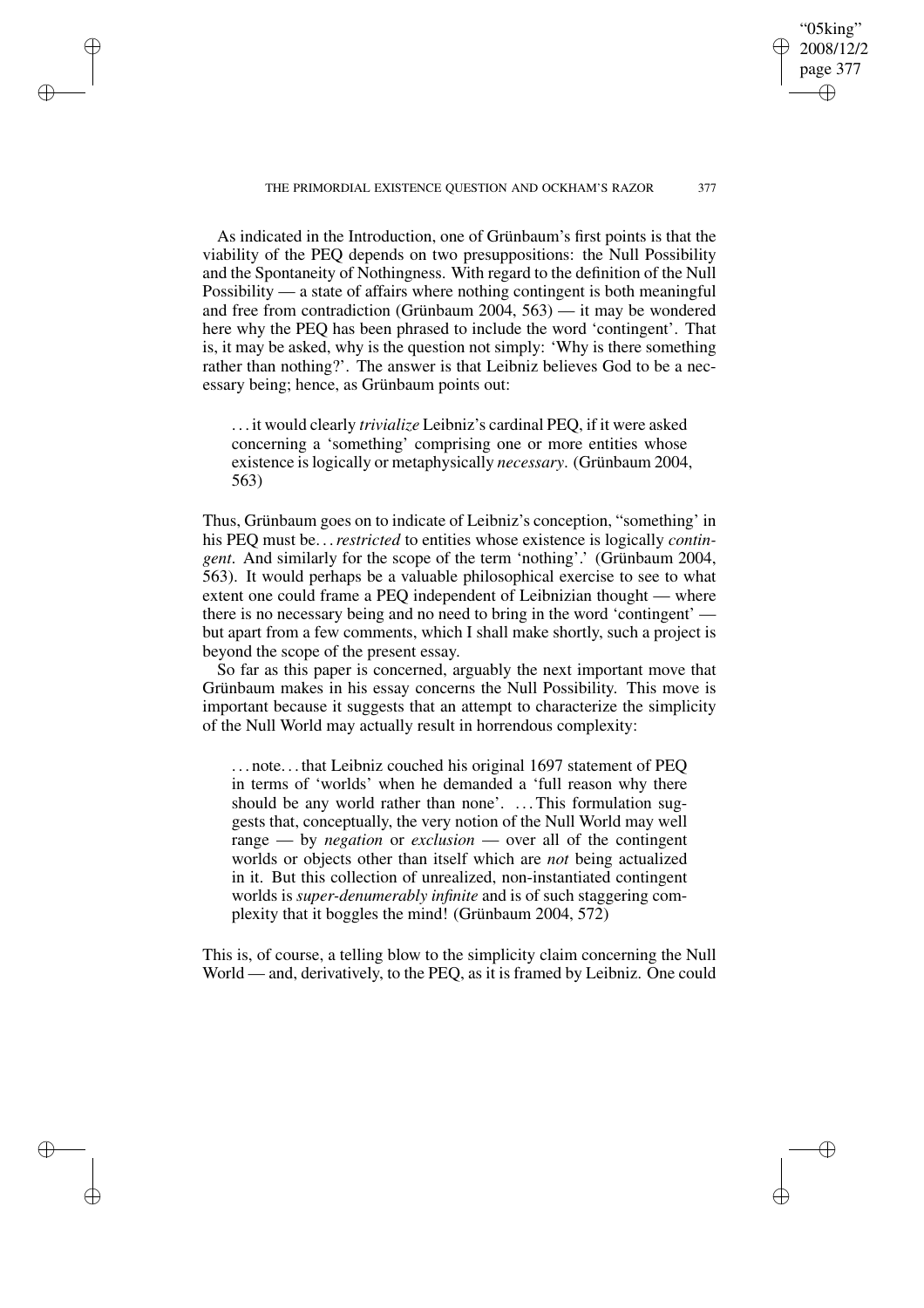"05king" 2008/12/2 page 378 ✐ ✐

✐

✐

378 DANIEL KING

respond that if Grünbaum's conclusion indeed follows from Leibniz's premisses — and, of course, it does — the need for a framing of the PEQ independent of Leibnizian philosophy becomes even more desirable. Otherwise, Leibniz's expression of the PEQ could be seen to be too much of a strawman version of such a less philosophically 'cluttered' (and more robust) PEQ. It is not difficult to imagine what sort of characteristics this PEQ would have: apart from lacking, as part of its ontological baggage, the already-mentioned 'necessary being', it would also lack a commitment to any kind of interpretation in terms of non-instantiated 'worlds' — much as it is possible, mathematically, to characterize the empty set without needing to specify all the sets that the empty set is not. On the other hand, one can hardly blame Grünbaum for addressing himself to the most comprehensive version of the PEQ that we have. Grünbaum's comments in the just-quoted paragraph are also useful in that they point to a link between simplicity and number: Leibniz's collection of negated or excluded worlds is not simple, because there is a huge *number* of them.

Given what I have just indicated, at this point there would clearly be justification for considering the notion of simplicity in more detail. But in order to clear the way for the later discussion of simplicity and the related topic of Ockham's Razor, it is helpful to examine first some of the reasons other than simplicity that may be behind many philosophers' need to ask the PEQ.

The case of Leibniz is illustrative. Grünbaum stresses that after Leibniz formulated his PEQ, he sought to justify it by relying on two premises, one of which is his Principle of Sufficient Reason ('PSR'), while the other is an '*a priori* argument from simplicity for the presupposition SoN inherent in PEQ' (Grünbaum 2004, 573). Naive inquirers into the origin of the universe tend to employ the PSR in a much less sophisticated way than does Leibniz: they note that commonly-observed events in the universe have a sufficient reason and infer from this that the universe itself must have a sufficient reason. Those who reason along these lines of course make a category mistake (the universe is not an event but an object<sup>3</sup>); but Grünbaum points to problems with the PSR itself. For example, according to current theory quantum events require no sufficient reason in order to occur. <sup>4</sup> Grünbaum

 $3$ I say this even though it would be difficult to produce a definition of 'object' that would suit the universe. (Owing to relativity, for example, we cannot consider parts of the universe all to exist 'at the same time'; and an object tends to be thought of as something the parts of which all exist in this way). But as Wittgenstein points out, we do not have to be able to define words in order to use them adequately.

<sup>4</sup> According to the Many Worlds interpretation of quantum theory, of course, there *is* sufficient reason for each quantum event: the apparent randomness of quantum events is merely a perspectival illusion arising from our 'Preferred Basis'. But then one could object that this move merely *relocates* the randomness; for there is no (known) sufficient reason for our Preferred Basis.

✐

✐

✐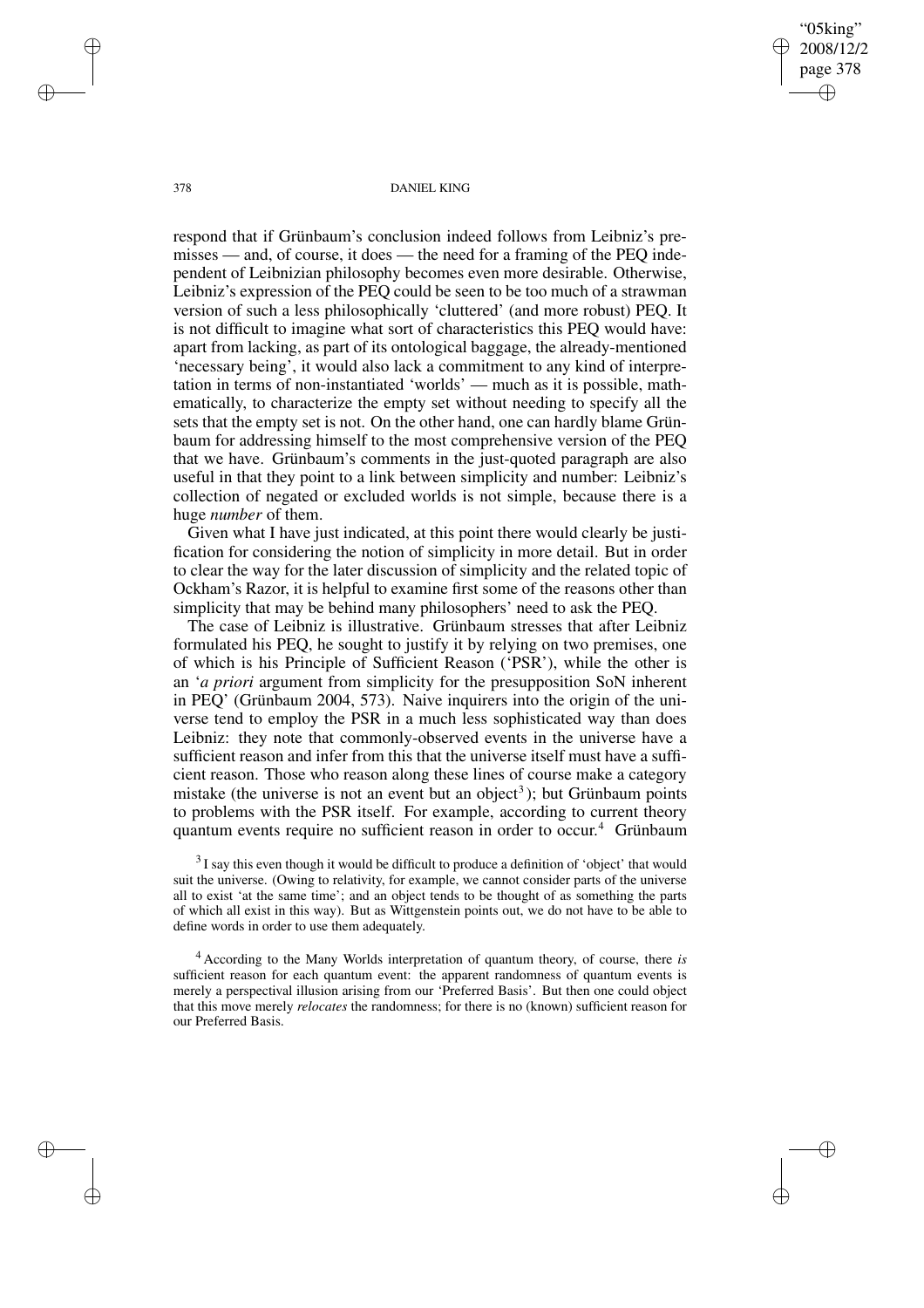"05king" 2008/12/2 page 379

✐

✐

✐

✐

shows, however, that even if this problem with the PSR is overlooked, other problems emerge if one appeals to the PSR in order to answer the PEQ. For example, the explanatory demand for the existence of the universe is ambiguous, and can be interpreted in three different ways  $(U_0)$  refers to our universe):

 $(Q_1)$ : 'Why does  $U_0$  exist, rather than not?'

✐

✐

✐

✐

 $(Q_2)$ : 'Why does U<sub>0</sub> exist, rather than just nothing contingent?'

( $Q_3$ ): 'Why does U<sub>0</sub> exist, featuring certain laws L<sub>0</sub>, rather [than] some different sort of universe  $U_n$ , featuring logically possible different laws of nature  $L_1$ ?' (Grünbaum 2004, 576)

Given this, one can only agree with Grünbaum that the PSR fails 'to underwrite the particular question  $Q_1$  'Why does  $U_0$  exist, rather than not?" (Grünbaum 2004, 578)

Grünbaum devotes a whole section to 'hypothetical psychological sources of PEQ'. Perhaps the most obvious such reason why the PEQ is asked at least, in the years since the Big Bang theory was proposed — is that the farther back in time cosmology looks the smaller the universe is thought to be, reaching a limit of zero ("nothingness") at the Big Bang itself. However, the *density* of the universe as this limit is neared approaches *infinity* — so that the idea that there is nothingness at the Big Bang is obviously erroneous.

Oddly, Grünbaum's subject matter in this section often seems more concerned with cultural issues — something that rather jars with the logically precise emphasis of the rest of the paper. Perhaps one example from the section will suffice. Grünbaum cites a passage by Schopenhauer to suggest that one psychological source of the PEQ may be our knowledge of death:

If our life were without end and free from pain, it would possibly not occur to anyone to ask why the world exists, and why it does so in precisely this way, but everything would be taken purely as a matter of course. (Grünbaum 2004, 593)

This is unconvincing: presumably even human beings in the conjectured state of beatitude would, so long as they had any kind of empirical interaction with the world and any kind of philosophical curiosity, still be liable to make the kind of category mistake referred to earlier — that is, they would (fallaciously) be able to observe that all macroscopic events have a sufficient reason, and from this speculate as to the sufficient reason for the universe itself. But perhaps a world free from pain would exclude the philosophically naive. Fortunately, Grünbaum himself appears not to take Schopenhauer's idea too seriously, opining that the SoN is a 'distinctly Christian doctrine'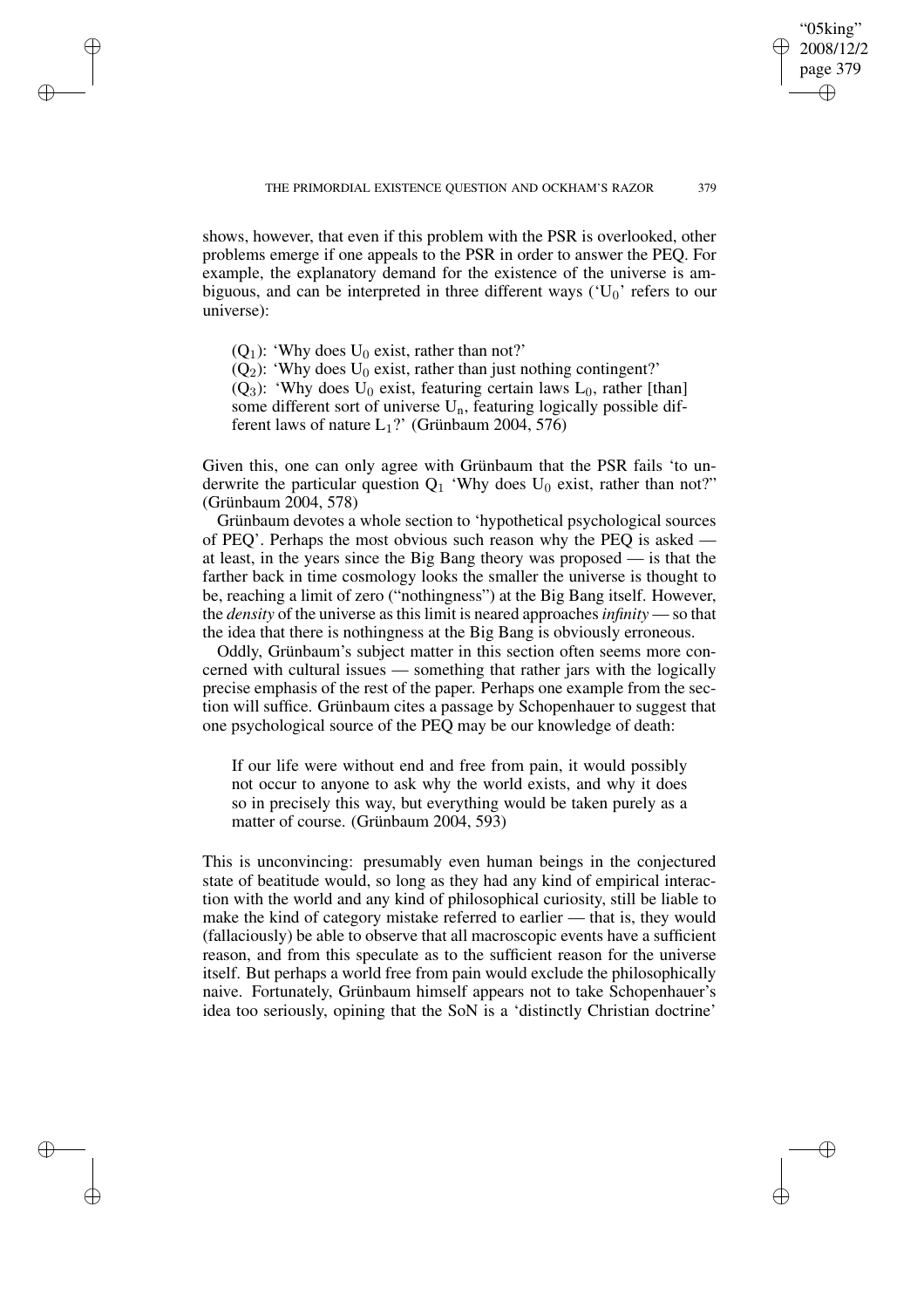"05king" 2008/12/2 page 380 ✐ ✐

✐

✐

380 DANIEL KING

(Grünbaum 2004, 594), and that thinkers in other cultures who did not ask the PEQ were presumably just as conscious of death. But such loose speculations do little to advance Grünbaum's argument.

At this point in Grünbaum's essay I was expecting him to suggest that Ockham's Razor, misinterpreted as an ontological principle rather than an epistemological one, may be one of the motivations for asking the PEQ. Grünbaum does have much to say about simplicity (in his paper 'Is Simplicity Evidence of Truth?', which, again, I shall consider shortly), but nothing explicitly related to Ockham's Razor — an inexplicable oversight, especially given the thinness of his discussion of the 'psychological' motivations mentioned above, to which, paradoxically, he devotes a disproportionate amount of space. The closest Grünbaum comes to a consideration of Ockham's Razor is in the following passage, where he provides a criticism of what *amounts* to an ontological invocation of Ockham's Razor:

But let us assume, just for the sake of argument, that Leibniz and Swinburne could warrant a priori the maximum conceptual and ontological simplicity of the Null World, as avowed by Leibniz, when he declared. . . "nothingness' is simpler and easier than 'something". It is of *decisive importance*, I contend, that *even if the supposed maximum ontological simplicity of the Null World were warranted a priori, that presumed simplicity would not mandate the claim of SoN that de jure the thus simplest world must be spontaneously realized ontologically in the absence of an overriding cause*. Yet, to my knowledge, neither Leibniz nor Swinburne nor any other author has offered any cogent reason at all to posit such an ontological imperative. (Grünbaum 2004, 573)

Given the above, I turn now to a consideration of Ockham's Razor and what various philosophers have had to say about it.

## 3. *Ockham's Razor and Simplicity*

The first point to make about Ockham's Razor is that there is no evidence that Ockham had a principle of precisely the form popularly attributed to him today. Thorburn, in 'The Myth of Occam's Razor', comments:

From the middle of the Nineteenth Century, nearly every modern book on Logic has contained the words: *Entia non sunt multiplicanda, præter necessitatem* : quoted as if they were the words of William of Ockham. But nobody gives a particular reference to any

✐

✐

✐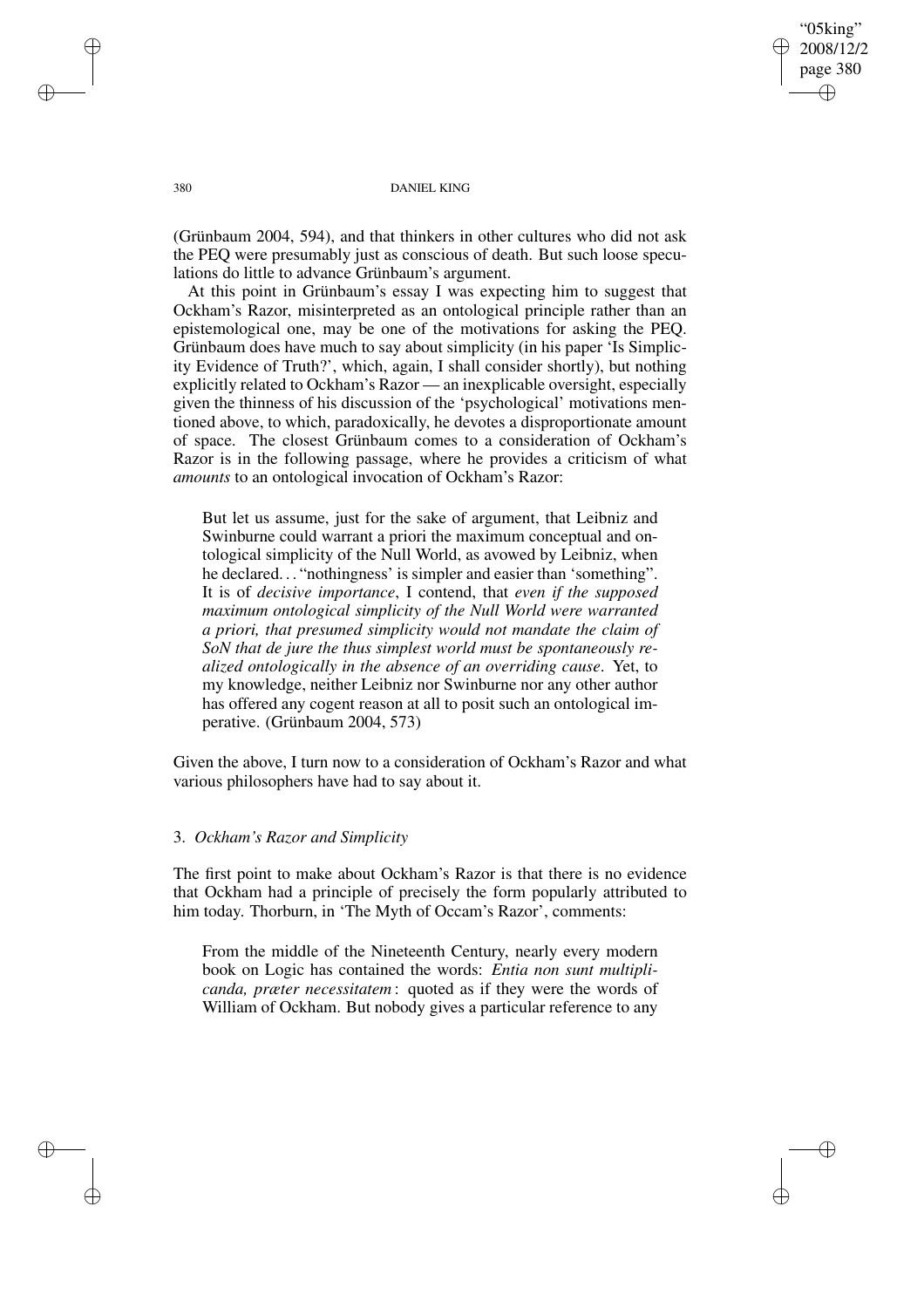"05king" 2008/12/2 page 381

✐

✐

✐

✐

work of the Singular and Invincible Doctor. ... (Thorburn 1918, 345).

✐

✐

✐

✐

Thorburn in fact argues that the principle was invented in 1639 by John Ponce of Cork, and given a precise modern wording in 1654 by John Clauberg of Groningen; the term 'Ockham's Razor' was coined in 1853 by Sir William Hamilton. Of course, given the concerns of the present paper, such questions of authorship are of only passing interest. The question that most needs to be asked is: what are the implications of invoking 'Ockham's Razor' in scientific and other discourse?

As might be expected from my first comments in this section, one problem that manifests itself almost immediately is that many writers invoke Ockham's Razor in a variety of different phrasings,<sup>5</sup> not all of which have the same meaning. Consequently, it is not surprising that in the interests of precision much of the most insightful criticism in this area focuses not on 'Ockham's Razor' but on the closely-related question of to what extent considerations of simplicity should (and can) be appealed to in scientific and other discourse. One could observe in passing that it is a pity that the caution implicit in such a stance is not manifest in the arguments of those who pose the PEQ. Ockham's Razor, however, is arguably so entrenched in the scientific mindset that it is perhaps not easy for the proponents of the PEQ to recognize it when it is a hidden assumption in their approach.

Among those who have discussed the philosophy of simplicity, few names loom as large as that of Elliott Sober. In his 'What is the Problem of Simplicity', he starts by taking a very broad view, a view to which it would be difficult to object: that simplicity involves *minimizing* something. But as he quickly observes, the 'problem is to figure out what to count' (Sober 2002, 3). He provides the following illustration (it is worth quoting him at length):

Theory X may seem simpler than theory Y when the counting is done one way, but the opposite conclusion may be reached if the counting is done differently. Consider, for example, the longstanding dispute in psychology and the social sciences about psychological egoism. Egoism claims that all of our ultimate motives are focused on some benefit to self. The rival of egoism is motivational pluralism, which allows that some of our ultimate motives are egoistic, but maintains that other ultimate motives are focused on the welfare of others. ... It may seem, at first glance, that egoism is simpler

<sup>5</sup> Right at the start of 'Ockham's Razor', Smart draws attention to these alternative phrasings, citing, in particular, Ockham's own '*Frustra fit per plura quod potest fieri per pauciora*' (Smart 1984, 118).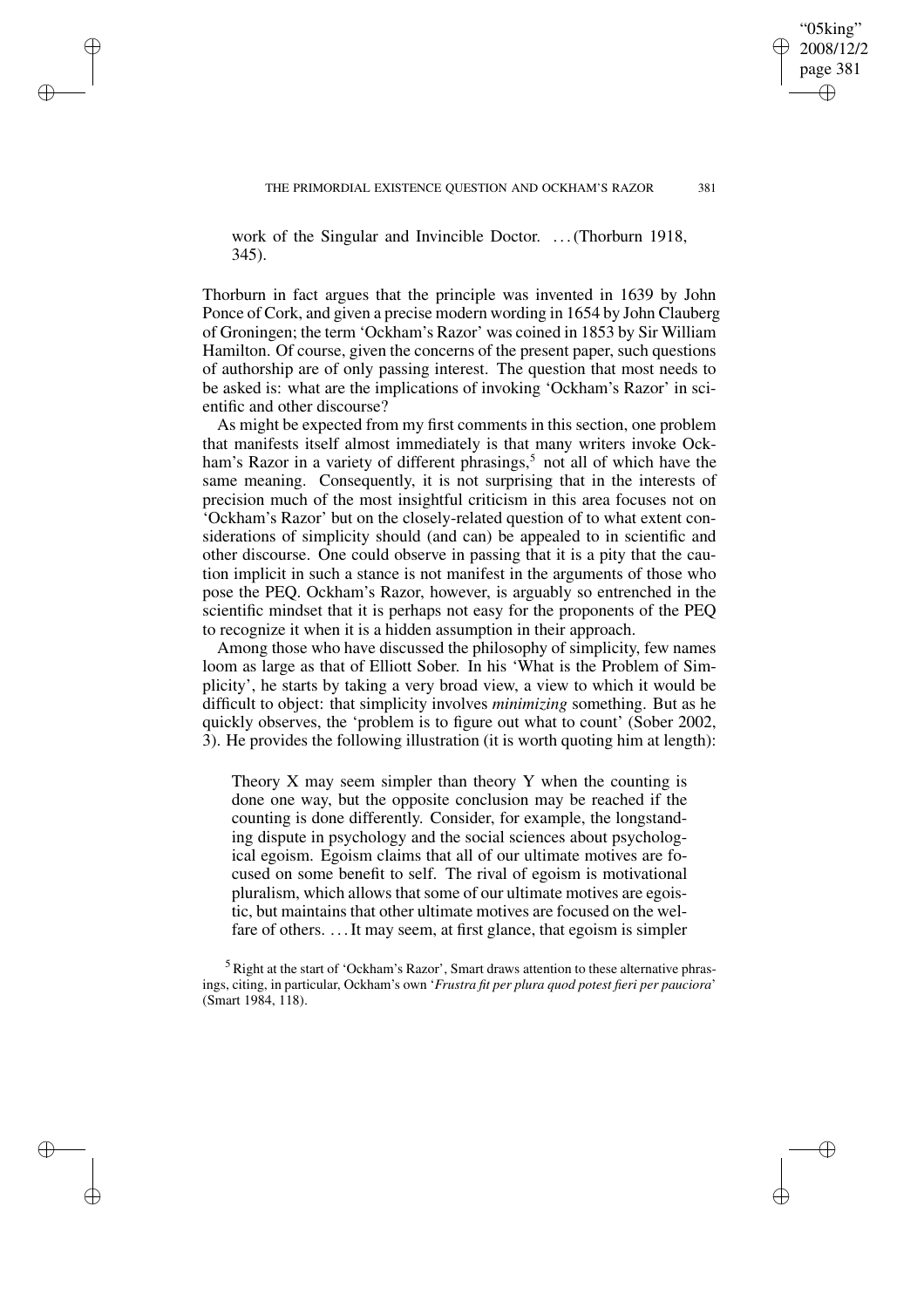382 DANIEL KING

"05king" 2008/12/2 page 382

✐

✐

✐

✐

than pluralism, since egoism postulates just one type of ultimate desire, whereas pluralism postulates two. . . . [But complications] arise when one considers other implications that egoism and pluralism have. Egoism says that people want to help others only because they think that helping will benefit themselves. Egoism therefore attributes to people a certain *causal belief*. Motivational pluralism postulates no such belief about the selfish benefits that helping will produce. If the simplicity of the two theories were calculated by counting such causal beliefs, the conclusion would be drawn that motivational pluralism is simpler. Egoism postulates fewer types of ultimate desire, but it postulates a larger number of causal beliefs. (Sober 2002, 3–4)

Not unreasonably, Sober concludes from this that what is necessary is some set of *criteria* according to which simplicity should be measured one way rather than another. As one might expect, Sober fails to produce such criteria. He examines and discards both syntactic and semantic criteria; and his arguments are generally persuasive — except when he appeals to that philosophically-questionable and far-too-often-invoked faculty, 'intuition':

One reason the problem of measuring simplicity is difficult is that intuitive descriptions of what simplicity means lead to opposite measurement proposals. (Sober 2002, 7)

What do philosophers<sup>6</sup> mean by 'intuition'? When they say 'intuitively true' do they really mean 'obviously true' and are thus committing the appeal to obviousness fallacy? Or are they, on the other hand, revealing a secret desire to say, rather than 'intuitively true', 'true *a priori*'? Sober, indeed, seems to lean towards that which transcends the empirical world when he suggests that 'there might be no single unified justification of simplicity in scientific inference. . . Perhaps simplicity can't be justified in terms of something else' (Sober 2002, 9). That is, the idea is that simplicity — like rationality, Sober goes on to say; we cannot answer the question 'Why be rational?' without circularity — may be foundational. However, it is apparent that he does not really sympathize with this position; for he promptly proceeds to consider scenarios where, he argues, simplicity *can* be justified. One conclusion he reaches in this regard is:

<sup>6</sup> Philosophers of mathematics excepted; 'intuitionism' in the philosophy of mathematics has a precise meaning.

✐

✐

✐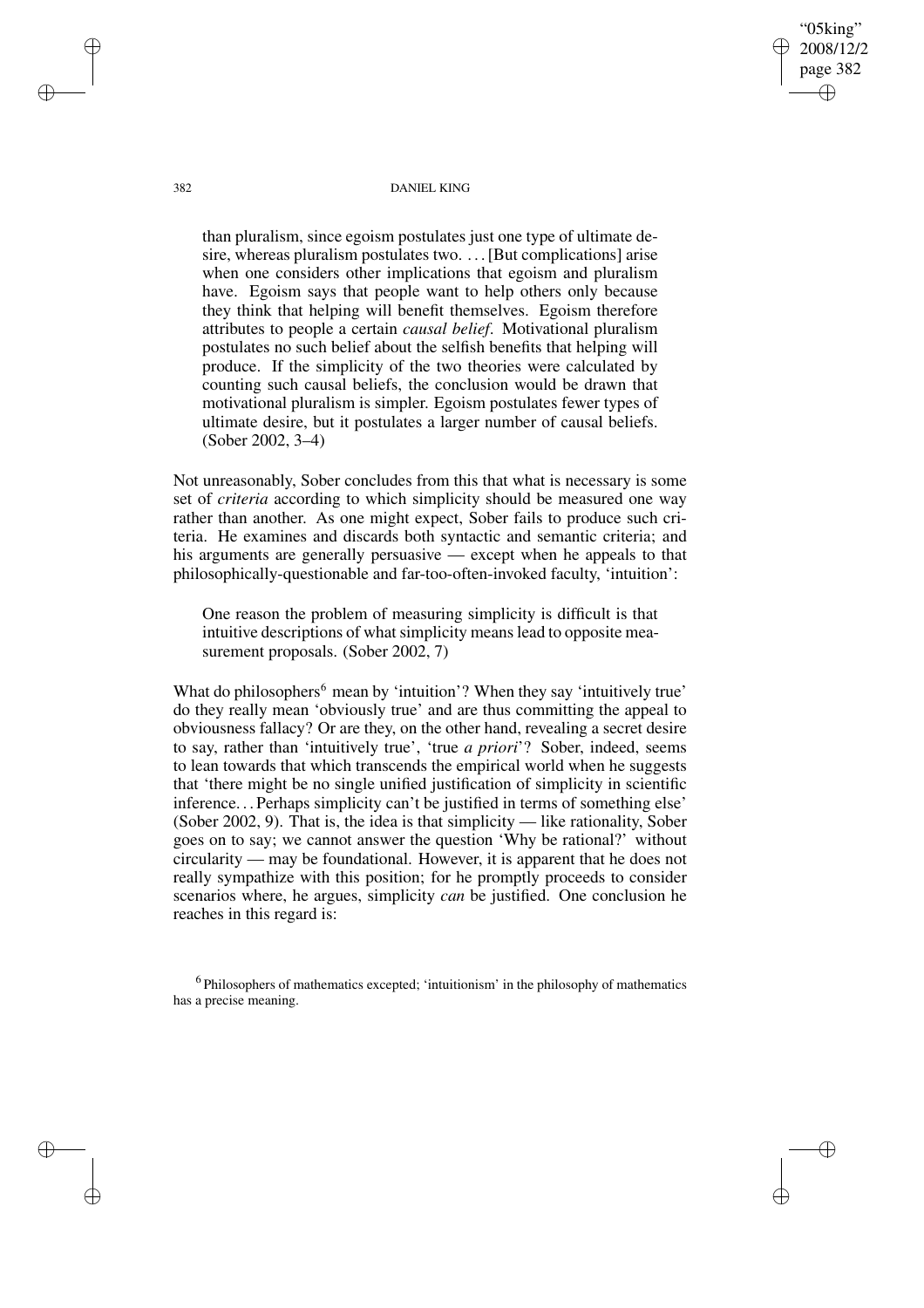The more adjustable parameters a family contains, the greater its risk of over-fitting the data, of mistaking noise for signal. . . . Simplicity is relevant because complex families often do a bad job of predicting new data, though they can be made to fit the *old* data quite well. (Sober 2002, 26)

✐

✐

✐

✐

It is not at all clear that Sober himself avoids circularity, here; but I shall leave this to one side in order to move to another paper of Sober's — 'The Principle of Parsimony' — where the relationship between simplicity and *induction* is highlighted.

What Sober calls 'the principle of parsimony' is another paraphrase of Ockham's Razor. He observes that, typically, the principle has had an 'agnostic', 'don't know' use, when, properly, it ought to have had a more positive use  $-$  a use affirming what does and what does not exist.<sup>7</sup> (A use affirming nonexistence he calls 'atheistic'.) For my purposes, this distinction is significant because it is a move towards a distinction between epistemology and ontology, about which I shall have more to say later in this essay. Sober gives as an example of the 'proper', ontological use of the principle the fact that special relativity didn't merely take a 'don't know' attitude with regard to the existence of the aether; it claimed, rather, that the aether *does not exist*. With such examples in mind, he approves of the following form of the principle of parsimony:

The principle of parsimony counsels that *we should hypothesize that an entity does not exist*, if its postulation is to no explanatory point. (Sober 1981, 145)

To avoid possible misunderstanding of what I shall claim later, it is worth pointing out now that this phrasing of the principle of parsimony is not *purely* ontological; it does not claim (for example) that 'the universe would be simpler without the aether; therefore the aether does not exist'. On the contrary, it is still largely epistemological in flavour: it bases its (admittedly ontological) recommendations on what physical theory *explains* to us as part and parcel of our scientific knowledge (and, thus, epistemology).

As I foreshadowed, Sober's main concern in this paper is with the relationship between the principle of parsimony and induction. To support his

"05king" 2008/12/2 page 383

✐

✐

✐

 $<sup>7</sup>$  Philosophers have, of course, posited various other kinds of parsimony. Nolan (1997),</sup> for example, draws attention to the distinction between qualitative parsimony and quantitative parsimony.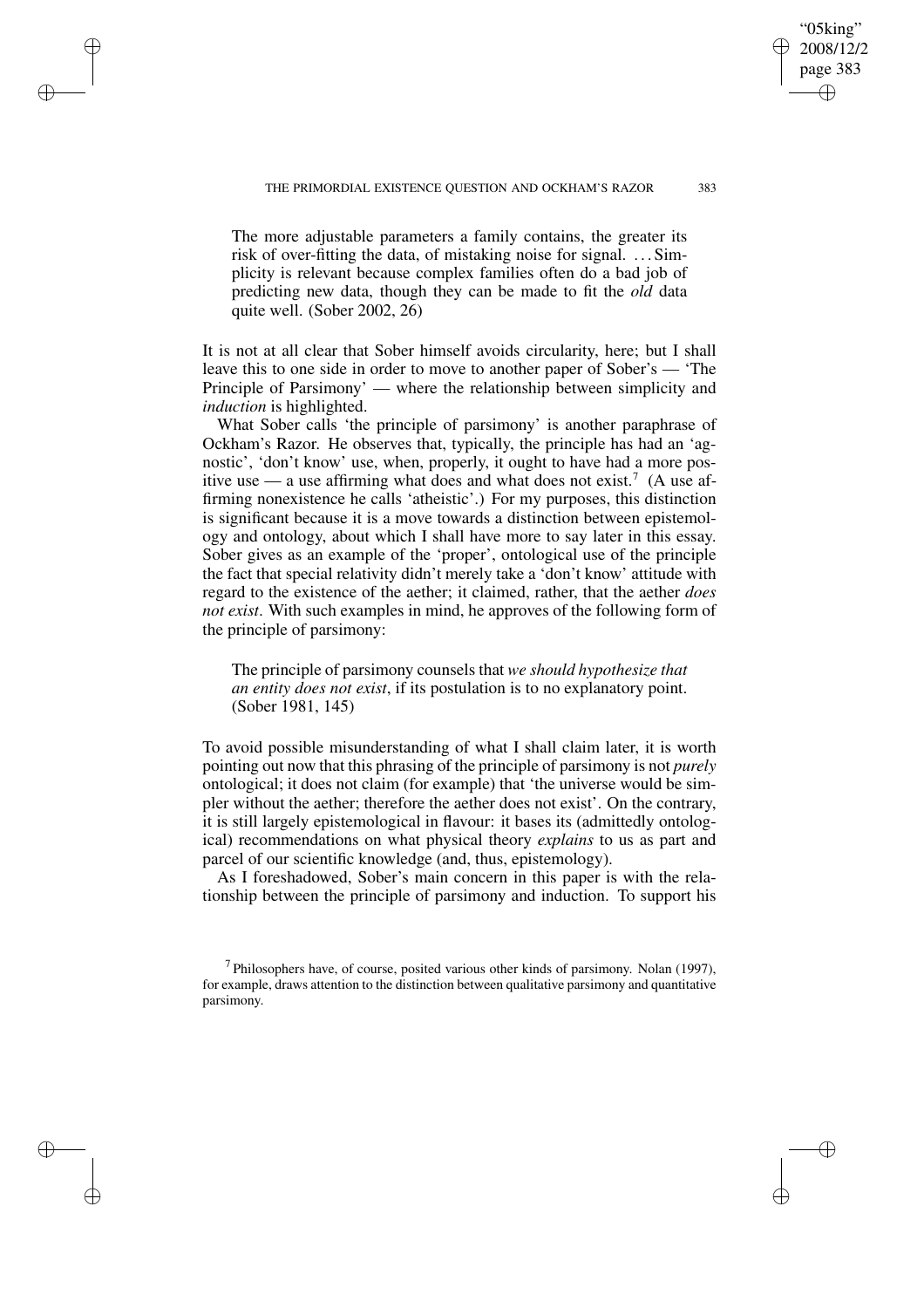"05king" 2008/12/2 page 384 ✐ ✐

✐

✐

#### 384 DANIEL KING

claim that this relationship exists, he describes how, typically, Ockham's Razor works:

 $\dots$  where... two existence claims would each explain  $P$ , the one to be rejected is the one which is not needed to explain *any other phenomenon*. If only one of the existence claims is thought to be the explanation of other phenomena, the razor bids us conjecture that this claim is also the explanation of  $P$ ; where the other existence claim is thought to explain no other phenomenon, the razor says that this claim is not the explanation of  $P$  either. The razor is thus nothing more than a principle of induction which focuses on existence claims. (Sober 1981, 151)

In the above, Sober's words are epistemically very tentative — something that, at first sight, seems at odds with the very definite identification of an existence-claim as actually *being* the explanation of P. This disparity is no doubt intended to reflect the fact that, while the induction process is never guaranteed to give us truth, we do have to act as though it does. Of course, rephrasing the problem of Ockham's razor as the problem of induction is hardly a simplification; for it is a commonplace that the problem of induction is one of the 'big' problems of philosophy. <sup>8</sup> The intractability of the problem of induction is perhaps one reason why Sober concedes he cannot actually provide a watertight reduction of Ockham's Razor to a principle of induction:

The 'inductivist' formulation of the principle of parsimony suggests a conditional vindication: if some principle of induction is rational, so too is the atheistic formulation of the razor. Because I can offer no fully adequate set of inductive principles, no direct argument in favour of the reduction will be provided. (Sober 1981, 152)

Nevertheless, Sober offers 'several considerations' that 'strongly suggest that parsimony is just good induction of a certain kind' (Sober 1981, 152). It is not difficult to see why Sober wishes to reduce parsimony to induction: while the problem of induction may be a problem of surpassing difficulty, at least it is a problem with which everyone is familiar. Contrast this with Ockham's Razor, which to many is nothing but a kind of mantra with a vague behavioural imperative.

<sup>8</sup> See my paper 'Induction, and Cantor's Second Principle of Generation'.

✐

✐

✐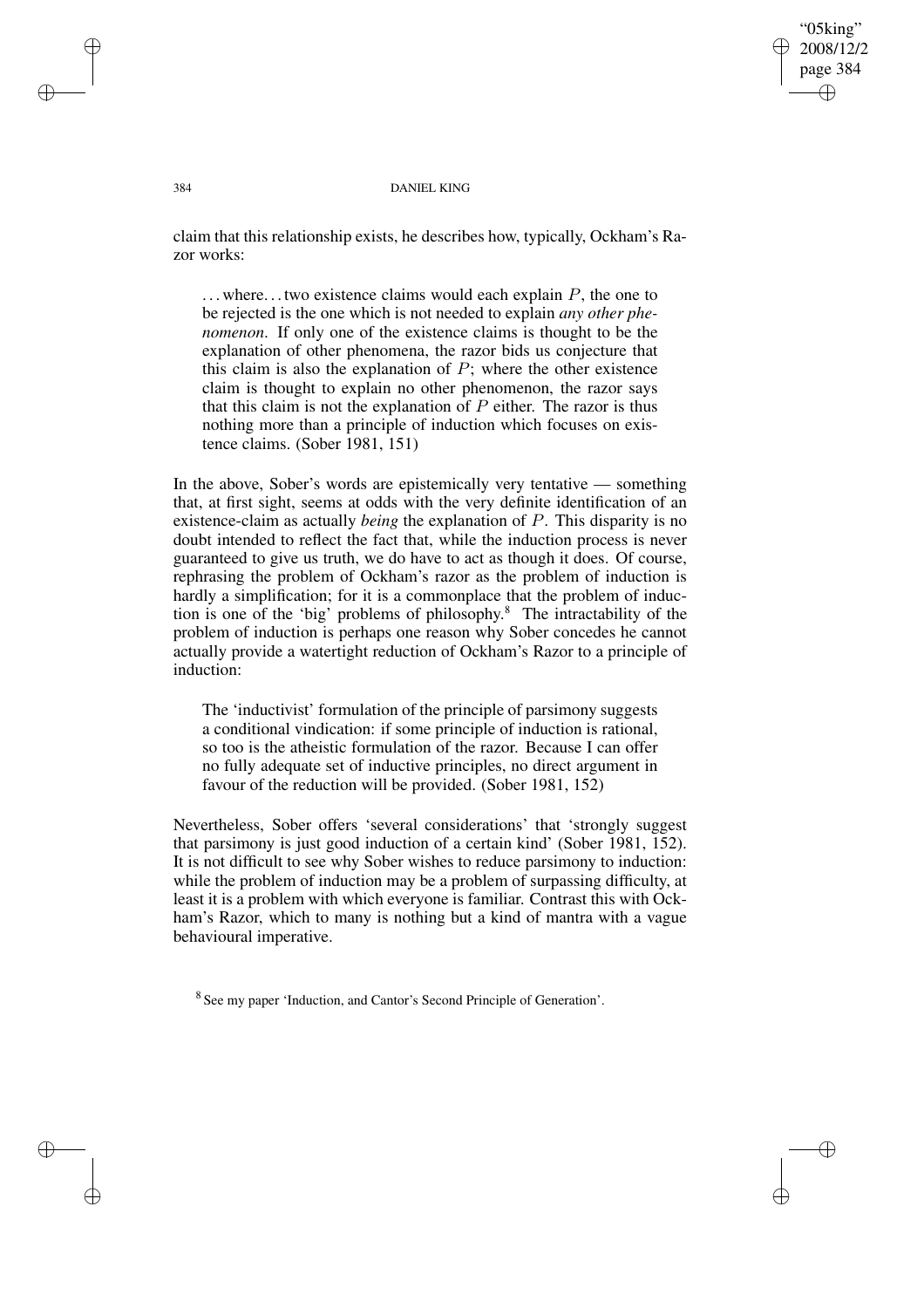"05king" 2008/12/2 page 385

✐

✐

✐

✐

And there are other, explanatory advantages, which again Sober articulates:

✐

✐

✐

✐

Our 'inductivist' formulation of the principle of parsimony explains why appeals to parsimony are often thought to be less than decisive. An inductive extrapolation from a sample to a conjecture about the containing population will typically *not* explain *why* the total population has the postulated characteristic. In just the same way,<sup>9</sup> the parsimonious assumption that new phenomena will obey old mechanisms leaves unexplained *why* new phenomena may be expected to do so. (Sober 1981, 153)

I don't want to get too sidetracked by the problem of induction,<sup>10</sup> so I shall now simply summarize the few conclusions pertaining to simplicity and Ockham's Razor that have arisen in this section, and then turn to a consideration of Swinburne's *Simplicity as Evidence of Truth*, together with Grünbaum's criticisms of it. (These two papers have a section to themselves because they are explicitly concerned with the relationship between simplicity and truth; and the notion of 'truth', related intimately as it is to semantics and ontology, will provide a convenient springboard into the concluding discussion of this paper, where it will be argued that while Ockham's is properly an epistemological principle, under certain specific circumstances ontological appeals to Ockham's Razor may be justified after all. Briefly, then, the consensus in the literature seems to be 1) that science needs to appeal to simplicity/Ockham's Razor, but can no more provide a rigorous justification for doing so than it can for employing induction; 2) that with regard to measuring simplicity, the notion of minimizing something is important (although

 $9$  One could object that here Sober is invoking the fallacy of the undistributed middle term: he is suggesting that just because parsimony and induction have some features in common, they have all features in common. One might just as well claim cats are squirrels because both like to climb trees. On the other hand, induction itself resembles the fallacy of the undistributed middle term, in that both postulate equivalence based on resemblance.

<sup>10</sup> In 'Ockham's Razor', Smart also discusses induction:

I have been tempted to. . .say that just as induction, the principle that the future will be like the past, can neither be validated nor vindicated. . . and yet must be accepted if we are to believe anything at all about the universe, so the principle of simplicity must be accepted, even though it cannot be validated or vindicated either. (Smart 1984, 122)

As the use of the word 'tempted' might suggest, however, Smart does not believe this, citing Clendinnen's attempts to vindicate induction as being 'pretty close' to success.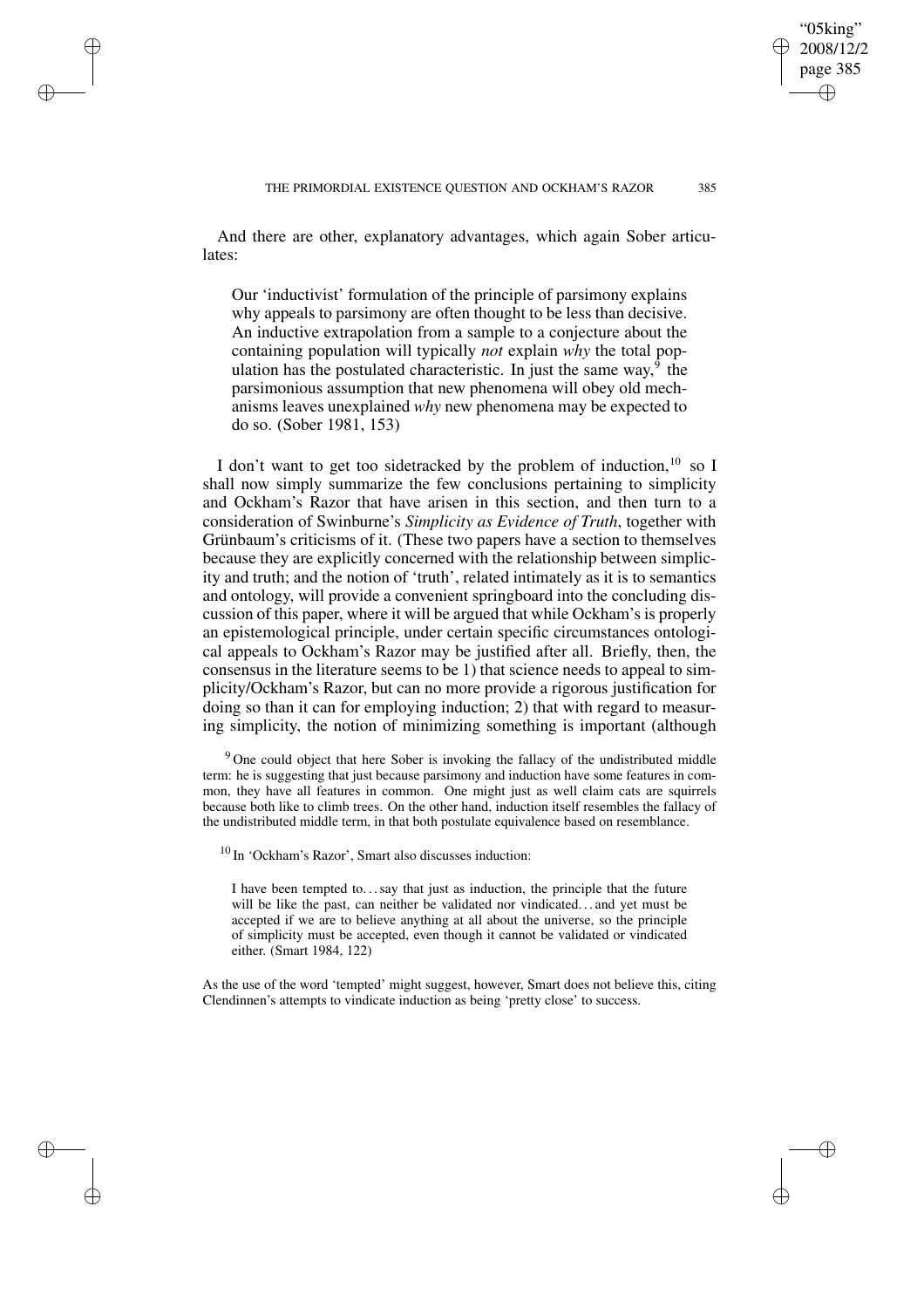"05king" 2008/12/2 page 386 ✐ ✐

✐

✐

#### 386 DANIEL KING

what is to be minimized — and according to what criteria — is the subject of ongoing and probably irresolvable debate); 3) that Ockham's Razor may (or may not) be an *a priori* principle, but in its scientific use, at least, it is a predominantly epistemological one.

## 4. *Simplicity as Evidence of Truth*

Swinburne's *Simplicity as Evidence of Truth* does not mention Ockham's Razor as such (although, as will be seen, in the context of a discussion of God he defends what amounts to an ontological version of the principle — a position attacked vigorously by Grünbaum). Helpfully, Swinburne provides a clear and brief summary of what he wishes to demonstrate with regard to simplicity:

I seek in this essay to show that — other things being equal — the simplest hypothesis proposed as an explanation of phenomena is more likely to be the true one than is any other available hypothesis, that its predictions are more likely to be true than are those of any other available hypothesis, and that it is an ultimate *a priori* epistemic principle that simplicity is evidence of truth. (Swinburne 1997, 1)

Perhaps the most important point to make with regard to the above passage is that when Swinburne says 'other things being equal' he is suggesting that for two theories to be comparable with regard to simplicity they must be of equal 'scope'. 'Scope', in turn, is related to the 'content' of a theory. One of the first of Swinburne's arguments is that the greater the content<sup>11</sup> of an hypothesis, the less likely it is to be true, because the greater the number of claims one makes, the more likely it is that some of them will be erroneous. This seems a very promising step towards Swinburne's just-stated goal, especially as he is quick to point out that he does not subscribe to the view (he attributes it to Popper) that the simplicity of a theory is to be understood in terms of its having more content. Swinburne believes that the issue is actually more complex than this: there are a number of different '*facets*' that have to be taken into account. One facet is, indeed, 'just a matter of number of things postulated' (Swinburne 1997, 24); but other facets include number of *kinds* of thing; number of laws in the corresponding theories; number of variables; and simplicity of the mathematics used to express the theories

 $11$  As it stands, of course, 'content' is vague; see my later presentation of Grünbaum's discussion of it.

✐

✐

✐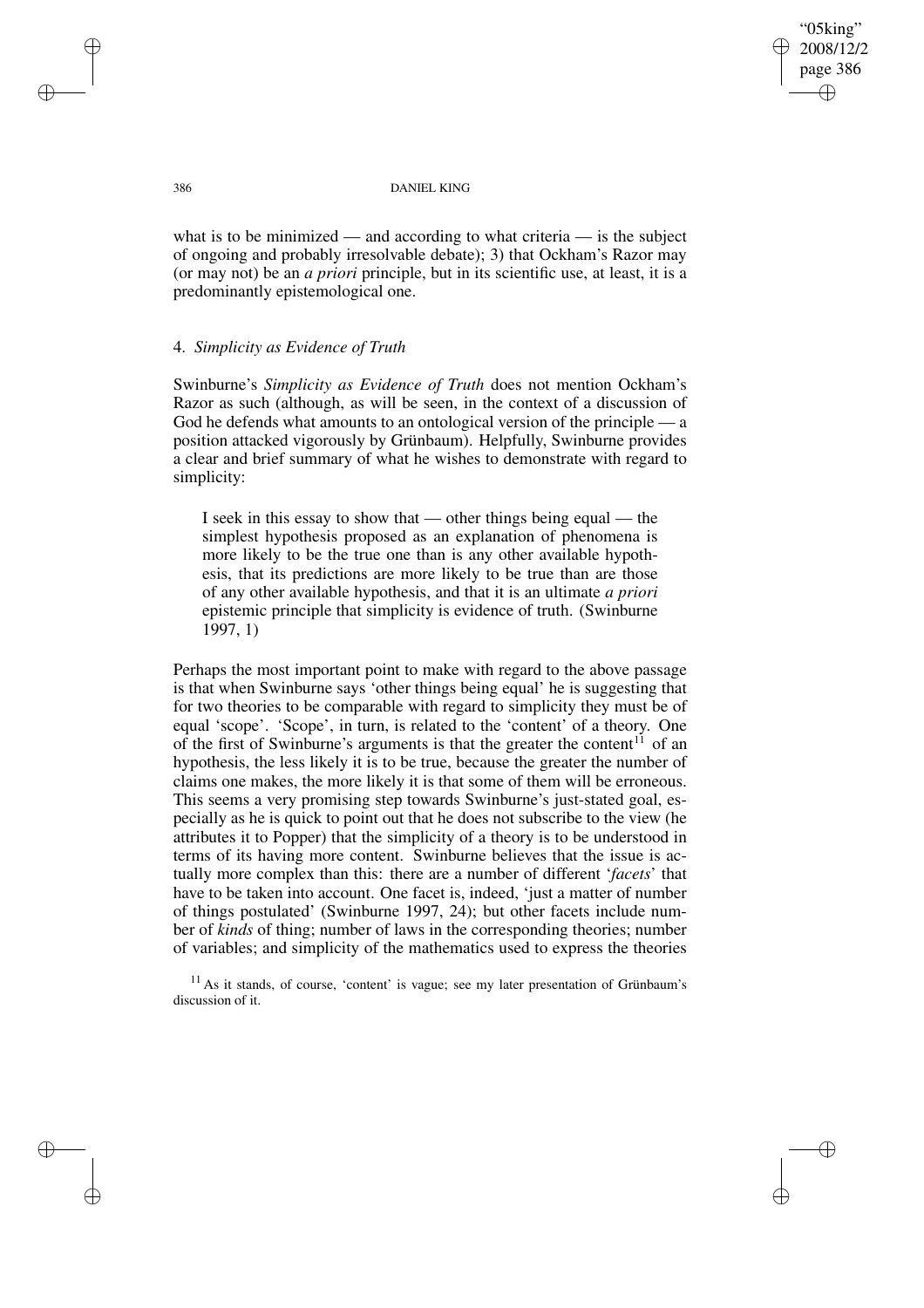"05king" 2008/12/2 page 387

✐

✐

✐

✐

(Swinburne proposes rules to determine which mathematical expression is simpler than another).

✐

✐

✐

✐

An obvious problem with this idea of facets is: how does one weigh up the importance of each facet? If no answer to this is clear, we shall still have no way of knowing whether one theory is more likely to be true than another. Swinburne appreciates this problem, but suggests that 'consensus' will save the day:

. . . although the criteria for comparing facets of simplicity are in no way clear, there is, I suggest plenty of consensus over a range of cases about how to weigh greater simplicity in one respect against less in another, although I do not think that any general formula can be produced for calculating this which would command any widespread agreement. (Swinburne 1997, 30)

What are we to make of this 'consensus'? At worst, the bandwagon fallacy has been committed; at best, Swinburne may merely have made a move towards the view that we are guided *a priori* in questions of simplicity. Indeed, he quickly proceeds to give his argument that the principle of simplicity is an *a priori* truth:

The fact — however unwelcome to many — is that, if the principle of simplicity is true, it is a fundamental *a priori* truth. If data ever render one theory or one prediction more probable than another, that can only be because there are *a priori* criteria for extrapolating from the data in one direction rather than another. Yet there is no truth of logic with a consequence about which direction of extrapolation yields probable truth. So — if any proposition which is not analytic is synthetic — it is both synthetic and *a priori* that (other things being equal) a simpler theory is more probably true than a complex one. If simplicity could be justified further, it would derive that justification from some higher *a priori* criterion, and that one would be fundamental. (Swinburne 1997, 50–51)

There is much that is *prima facie* persuasive in the above. But I have mentioned that Grünbaum's 'Is Simplicity Evidence of Truth?' devotes itself to examining Swinburne's position; consequently it is necessary to turn now to what Grünbaum has to say.

Grünbaum has, in fact, a number of major criticisms to make of Swinburne's stance. The first concerns Swinburne's notion of incompatible theories' being of equal scope. In a passage cited by Grünbaum, Swinburne claims that of a number of theories equal in scope it is the simplest that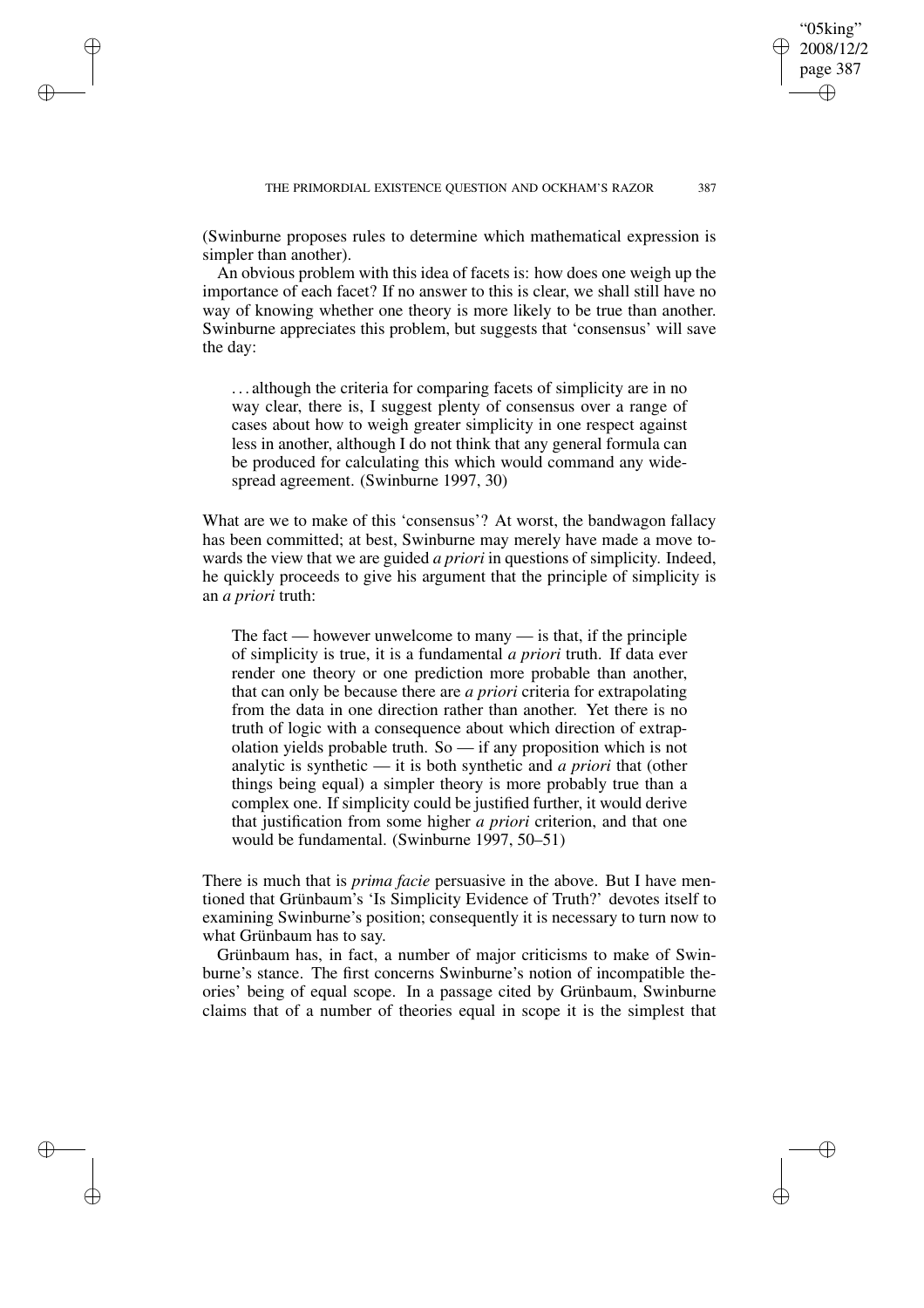'05king' 2008/12/2 page 388 ✐ ✐

✐

✐

#### 388 DANIEL KING

is most likely to be true. Grünbaum begins by looking at what Swinburne means by the 'scope' of a theory:

In his 2001 account, he oddly does not give any characterization of his notion of the 'scope' of a theory. . . but in his Aquinas Lecture. . . he had recourse to the received cognate notion of the logical 'content' of a theory. The logician Alfred Tarski introduced the concept of 'the consequence class of a statement S' as the set of *all* the deductive consequences of S. This consequence class has also been denominated the logical 'content'  $LC(S)$  of S. (Grünbaum 2008, 179–180)

Unfortunately, it is here that problems arise; for as Grünbaum points out, two incompatible theories  $T_1$  and  $T_2$  must have different content (as defined above) — and therefore *cannot* be equal in scope! Moreover, Grünbaum later asks (and it is perhaps his main point), if the contents of two theories are incomparable, how can simplicity possibly be used as a 'tie-breaker' to decide between them?

Grünbaum furthers this discussion with a consideration of the specific example of Newtonian dynamics and Einstein's theory of gravitation, observing that these theories 'likewise seem to be poor specimens for *overall comparative* ratings of simplicity' (Grünbaum 2008, 184). He endorses Swinburne's observation that when assessing the relative simplicity of theories it is essential to specify the aspects with respect to which one theory is held to be simpler than another. But he takes issue with Swinburne's argument for the *a priori* justification of simplicity:

. . . an *explanatory unification* of previously disparate theoretical elements of a prior theory, when achieved by a *new* theory, could be taken as a mark of its *greater simplicity vis à vis its predecessor*, even though the two theories might exhibit an *inverse* simplicityordering in some *other* respect. In this vein, the [General Theory of Relativity] effected a *simplifying unification* of the description of the physical geometry with a theory of gravitation, which had been *quite distinct* in its Newtonian predecessor. . . . But observe incidentally that this simplifying unification does *not* owe its *warrant* at all to some greater *a priori* simplicity; instead it derives its *justification* from such empirical promptings as the equivalence of gravitational and inertial mass. . . .(Grünbaum 2008, 184)

Grünbaum is clearly right, here. The only way Swinburne could save his argument would be to find a way by means of which theories different in

✐

✐

✐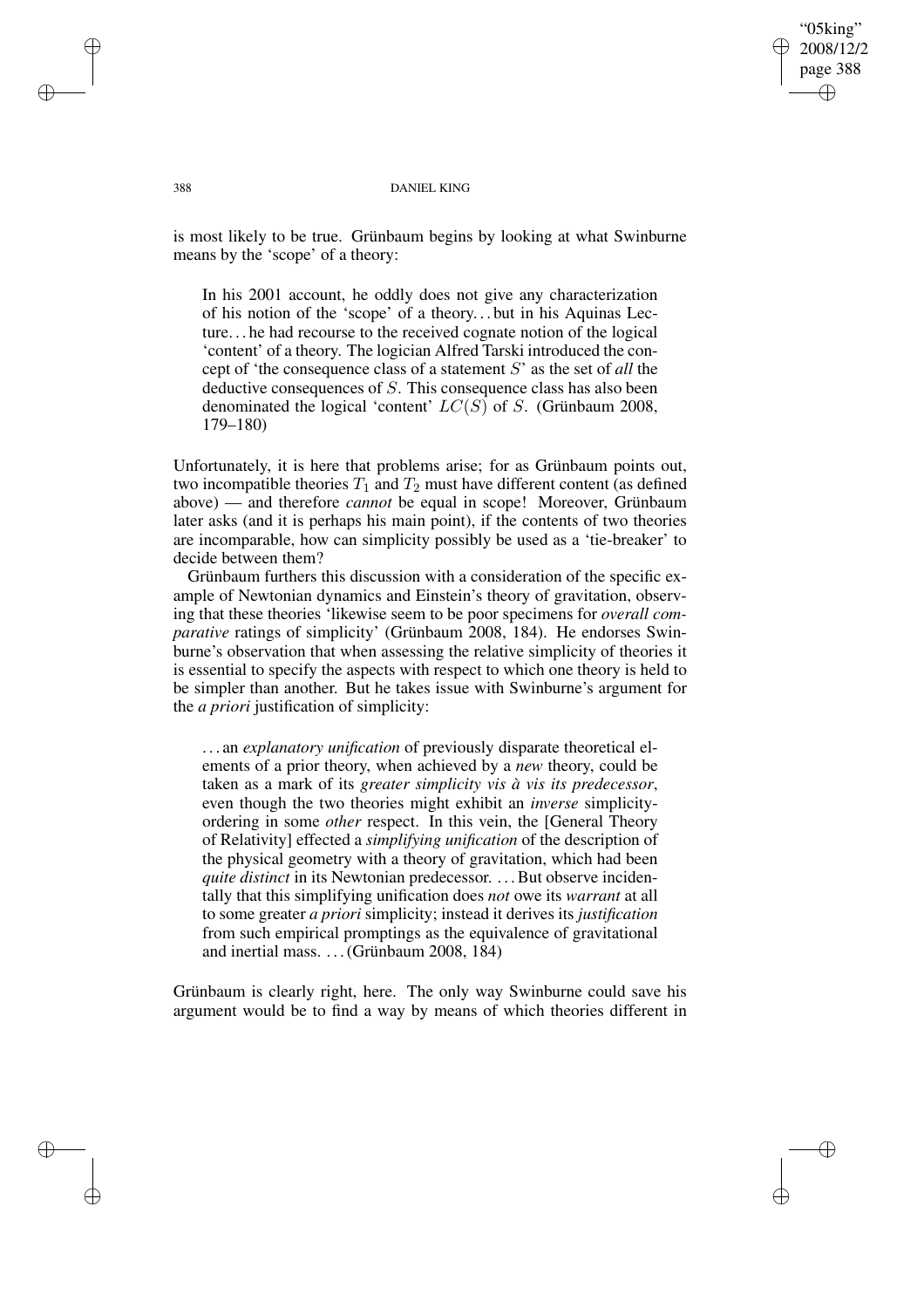✐

✐

✐

✐

"05king" 2008/12/2 page 389

✐

✐

✐

✐

content could still be compared as to simplicity. <sup>12</sup> *Then*, in reply to Grünbaum's criticism that the simplifying unification owes its warrant to empirical promptings rather than to *a priori* simplicity, he could say, 'yes; the unification does owe its justification to empirical results: but it is the fact that this unification turns out to be — or can be seen to be — an overall *simplifying* unification that illustrates guiding *a priori* criteria are at work'. On the other hand, Grünbaum points to the vastly less simple mathematical formalism of General Relativity as compared with that of Newtonian theory as an indication that the whole idea of *overall simplicity of theories* may be questionable.

I have already mentioned that in the context of a discussion of God Swinburne defends what amounts to an ontological version of Ockham's Razor: his concern is to show that, because it is simpler, the hypothesis that God exists in point of brute fact is more likely to be true than the claim that the ultimate laws of nature are brute facts. Grünbaum quotes the passage concerned:

. . . if there is to exist something, it seems impossible to conceive of anything simpler (and therefore *a priori* more probable) than the existence of God. (Grünbaum 2008, 188)

But this argument for the simplicity of the hypothesis that God exists is at best an under-substantiated claim and at worst an example of the appeal to ignorance fallacy. And again, it is also an ontological appeal to Ockham's Razor in everything but name. Grünbaum, granting for the sake of argument that the hypothesis that God exists is actually simpler, criticizes Swinburne's position by pointing out that we still cannot come to any conclusion as to whether the existence of God is more likely than the alternative; for by the argument already given, Swinburne can use simplicity as a tie-breaker only with regard to theories of equal content. Arguably, however, the situation is even worse than Grünbaum implies; for as I hope this paper has demonstrated, beyond the notion of minimizing something, it is still not clear what 'simplicity' actually means.

 $12$  And this is not an unreasonable goal; scientific praxis consists, after all, in our comparing and choosing among theories. The difficulty arises in coming up with a precise procedure or algorithm telling us exactly how we should go about it. Maybe no such algorithm is possible, only various heuristics.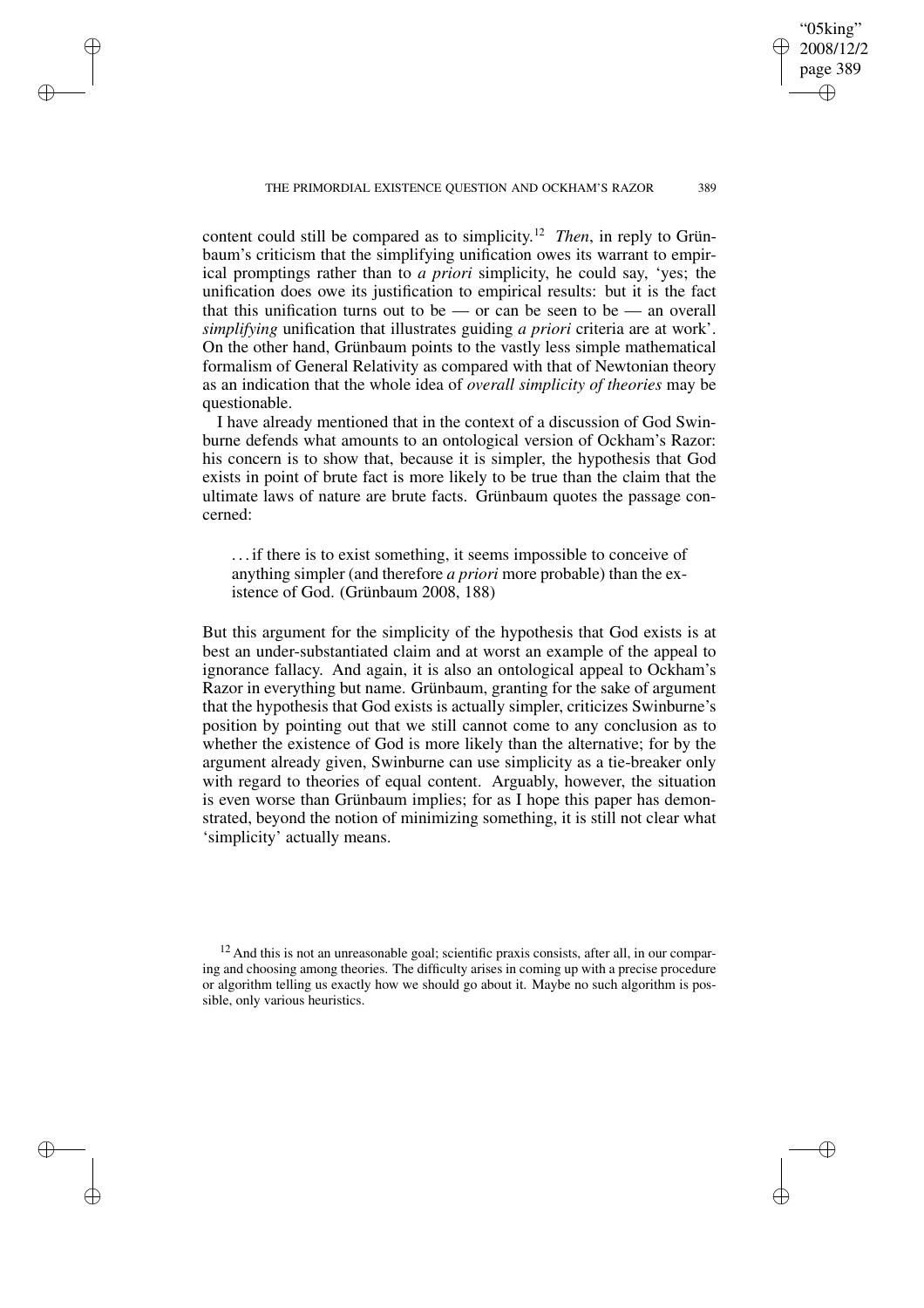"05king" 2008/12/2 page 390 ✐ ✐

✐

✐

#### 390 DANIEL KING

# 5. *Conclusion: Ockham's Razor and the Separability of Ontology and Epistemology*

The preceding section has shown that it is difficult, if not impossible, to formalize the relationship between the simplicity of scientific theories and their truth. Nevertheless, it is undeniable that scientific truth does depend in some way or another<sup>13</sup> on simplicity. To paraphrase one of the extreme examples in Nolan's 'Quantitative Parsimony', Pauli and Fermi's theory of Beta-particle decay works just as well if seventeen million quasi-neutrinos<sup>14</sup> are posited instead of just one neutrino, but the simplicity of the theory that posits just one neutrino nevertheless almost forces itself upon us, as a matter of pragmatic, logical economy. <sup>15</sup> As foreshadowed, the preceding section's focus on simplicity has served also to focus attention on Ockham's Razor. May we in fact conclude that philosophers such as Leibniz, who, in asking the PEQ, are maintaining that a universe where there is nothing contingent is simpler and therefore more likely than the existing universe, have misapplied an epistemological tool, Ockham's Razor, as though it were an ontological tool?

Before I suggest an answer, it is worthwhile providing an illustration of just how ontological appeals to the Razor go wrong. The following example is due to Smart:

The locomotive mechanism involved in walking is far more complex than is that of a vehicle on wheels. Nevertheless, this consideration does not tell against the principle of simplicity. If an explorer discovers a new animal, he does not expect it to run on wheels.

<sup>13</sup> Beyond appealing to the idea of Sober's, already mentioned, that *something* must be minimized, even if we can say what only heuristically, on a case-by-case basis, it is impossible to be more precise here.

<sup>14</sup> Particles the combined effect of which is equivalent to that of one neutrino.

<sup>15</sup> Smart observes: 'It is not that we prefer simpler theories because they are more congenial and easy for our intellects' (Smart 1984, 120). My reply here is: sometimes we *do* prefer simpler theories for this reason. This is not to say that we may not prefer, in other scenarios, simpler theories for different reasons. But to expect to be able to come up with *one* 'why-we-prefer' algorithm governing *all* theories and *all* situations (as opposed to many heuristics, determined on a case-by-case basis), as Smart appears to want to do, is both naive and utopian. Each theory varies as to number and type of facets (in Swinburne's sense), any one of which may be more or less important depending on situation, experimental context, etc, making futile the attempt to subsume everything under one rule. I note in passing that the attempt to produce simple algorithms that are nevertheless applicable in widely diverse and complicated areas is a mistake that bedevils a vast proportion of analytic philosophy, particularly the philosophy of language.

✐

✐

✐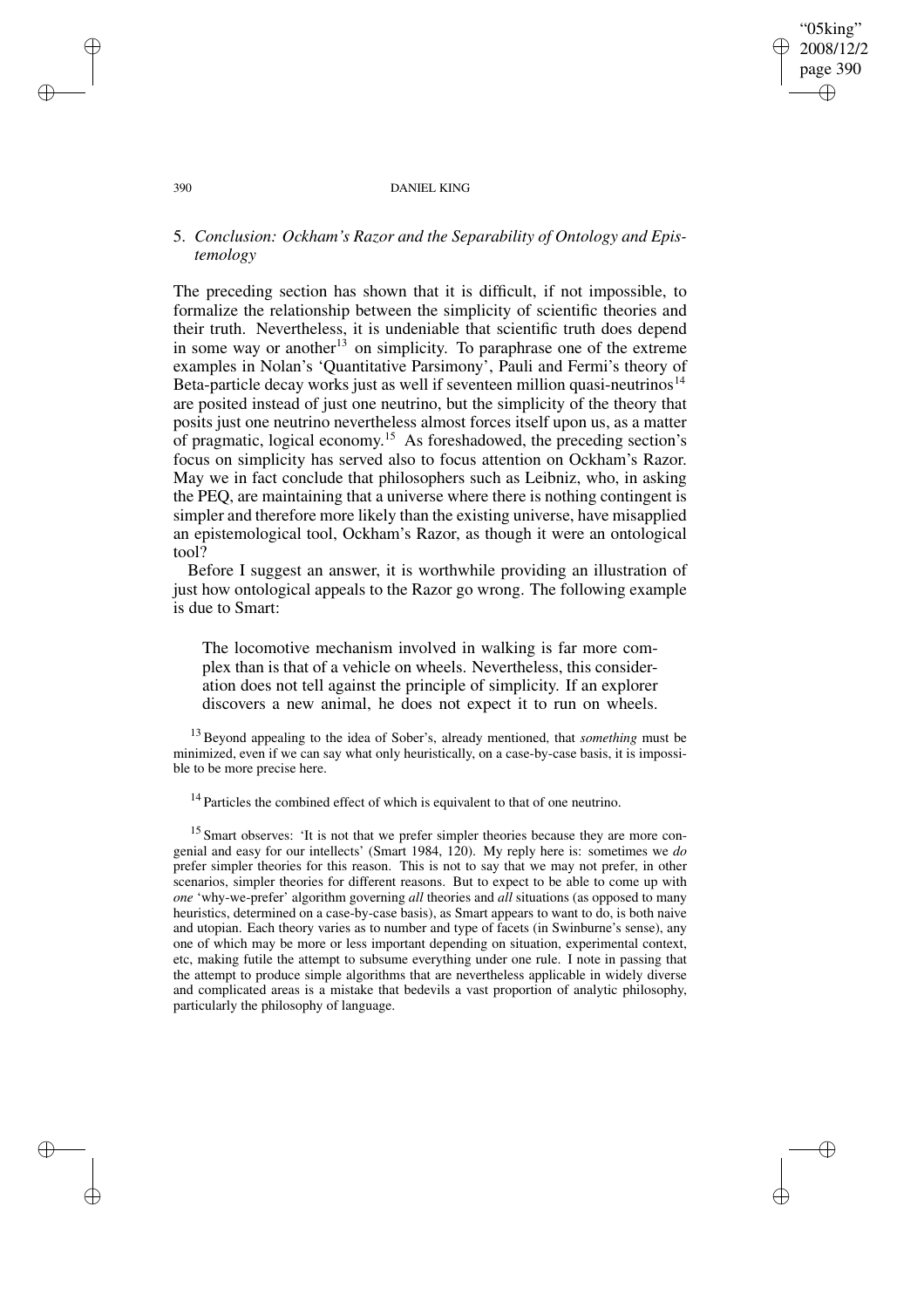"05king" 2008/12/2 page 391

✐

✐

✐

✐

There is no simple or even remotely plausible explanation of how locomotion on wheels would fit into the palaeontological story of animal evolution. Motion on legs may be more complex than motion on wheels, but a theory of how animal motion on legs might have evolved may be much more simple than a theory of how animal evolution on wheels might have evolved. (Smart 1984, 120)

✐

✐

✐

✐

In other words, an *ontological* invocation of Ockham's Razor would lead us (wrongly) to expect the existence of wheeled organisms, whereas an *epistemological* invocation of Ockham's Razor would lead us (correctly) to expect organisms on legs. Ontological invocations of Ockham's Razor are unreliable precisely because in concentrating on just objects they must overlook important background information and theoretical complexities, consideration of which would provide a more detailed and therefore more accurate picture of the situation. If an ontological appeal to Ockham's Razor happens to lead to a correct result, it will be purely due to luck.

The above criticism of ontological invocations of Ockham's Razor applies to physical objects. But not everything we refer to as an 'object' is a physical object.<sup>16</sup> In some cases, vague though it may sound, *theoretical considerations* can enter into the actual constitution of an object. This will mean that in certain specific situations an ontological application of Ockham's Razor may be justified after all.

One example is provided by the so-called 'delayed-choice' experiments of quantum physics. Typically, these experiments involve splitting and recombining streams of particles, such as photons. If the apparatus is set up one way, photons can travel along only one of the two paths provided; but it turns out that a last moment change of the experimental arrangement when, one would have thought, the photons are already on their way along one path — can enable one to observe interference fringes, signifying that the photons have taken *both* paths. The theory of the physicist Wheeler, as described in 'Law Without Law', is that *backward causation* is the simplest and therefore most likely explanation of what is producing the interference fringes in such experiments. Other theories, of course, are possible. Another, vastly more complicated one is that a mind-boggingly large number of interfering photons appear spontaneously from elsewhere to produce the fringes. As was the case with regard to Smart's discussion of wheeled organisms, however, there is no simple way to reconcile this possibility with

<sup>&</sup>lt;sup>16</sup> In the mathematical philosophy of platonism, for example, numbers are considered to be abstract objects.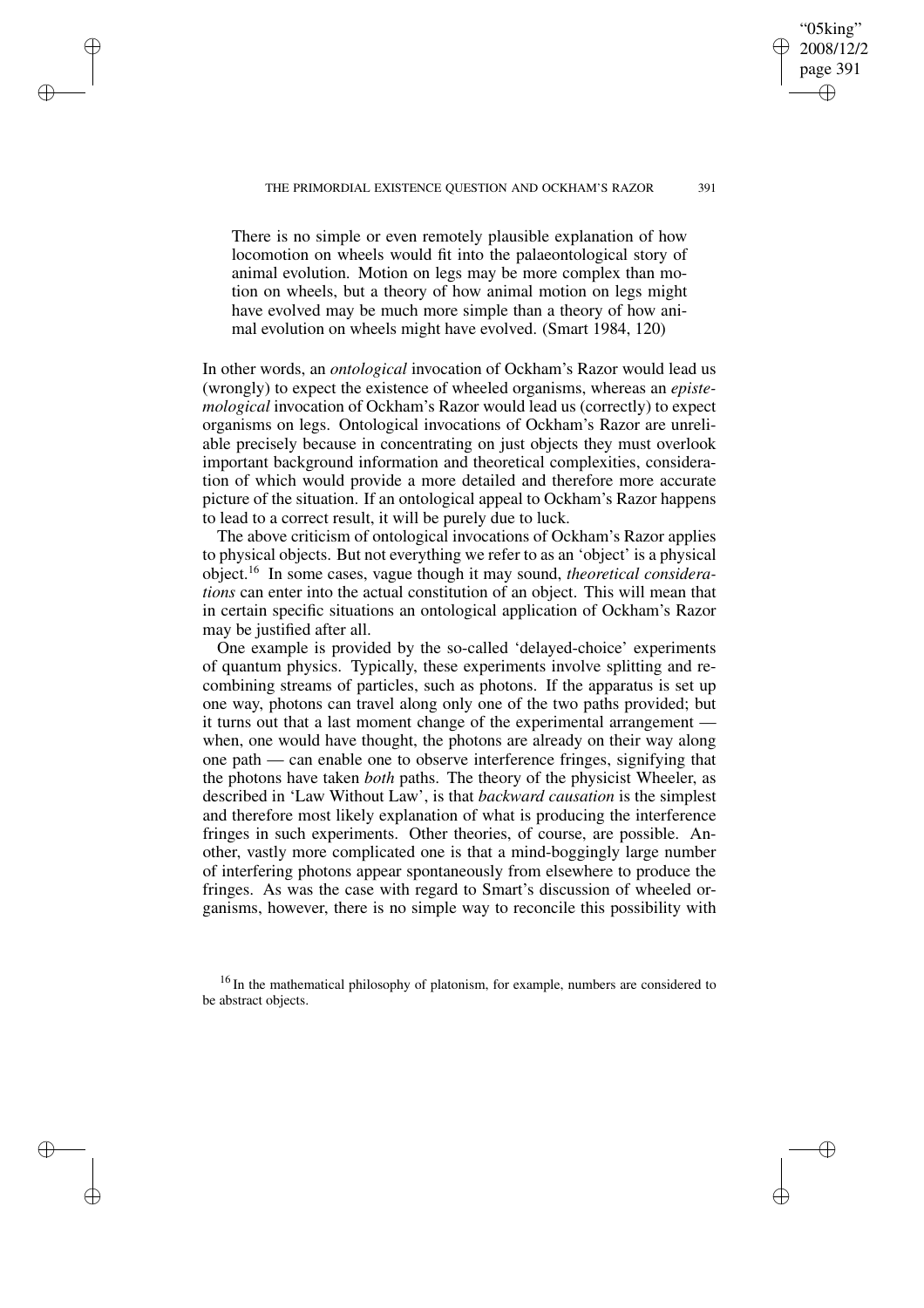"05king" 2008/12/2 page 392 ✐ ✐

✐

✐

392 DANIEL KING

currently-accepted science.<sup>17</sup> But the point I want to make is that because the simplicity and therefore perceived likelihood of Wheeler's *theory*<sup>18</sup> has as its (simplest and therefore likely) *ontological* concomitant the physical phenomenon 'backward causation'; and because backward causation is thus a partly theoretical entity, we can be ignorant of the background theory and still *justifiably* appeal to Ockham's Razor ontologically with regard to the simplicity and therefore likelihood of the 'thing' backward causation as the entity involved in delayed-choice experiments. Our ignorance of theory will mean that some luck may be required to guide us to backward causation as the phenomenon behind the experimental results; but the fact that backward causation is a *partly theoretical* entity means the explanation of why our choice was successful will be discoverable, should we elect to investigate the theory.

Another example is provided by the butterfly species *Jalmenus Inous*. The taxonomy of this insect is contentious. Specimens share theoretical speciesdifferentiating characteristics such as wing-vein structure and genital structure, and, indeed, this is reflected in the fact that the insects look to be members of one species; but DNA attempts to establish the separateness of the species from another, smaller species, *Jalmenus Icilius*, have (so far) been inconclusive. Nevertheless, the *theory* that the species exists is, given existing evidence, considered to be simpler, as a matter of pragmatic economy, and therefore more likely than that (for example) *Jalmenus Inous* is in the process of differentiating in evolutionary terms from *Jalmenus Icilius*. But if this is so, the close relationship between epistemology and ontology in this case means that it is thus also simpler and more likely that there exists the concomitant abstract *object*, *Jalmenus Inous*. And as in the previous example, we can be ignorant of the background theory yet still justifiably invoke Ockham's Razor ontologically with regard to the simplicity and therefore

<sup>17</sup> On the other hand, see the highly-persuasive discussion in Chapter 2 of Deutsch's *The Fabric of Reality*.

<sup>18</sup> It is worth quoting from Wheeler's essay, because he shows a full familiarity with Leibniz's ideas with regard to the PEQ, and in fact believes a state of nothingness to be more likely than the existence of the universe. Citing Leibniz's maxim *Omnibus ex nihil ducendis sufficit unum*, he says:

Of all the principles that might meet this requirement of Leibniz nothing stands out more strikingly in this era of the quantum than the necessity to draw a line between the observer-participator and the system under view. . . .We take that demarcation as being, if not the central principle, the clue to the central principle in constructing out of nothing something. (Wheeler 1983, 206)

✐

✐

✐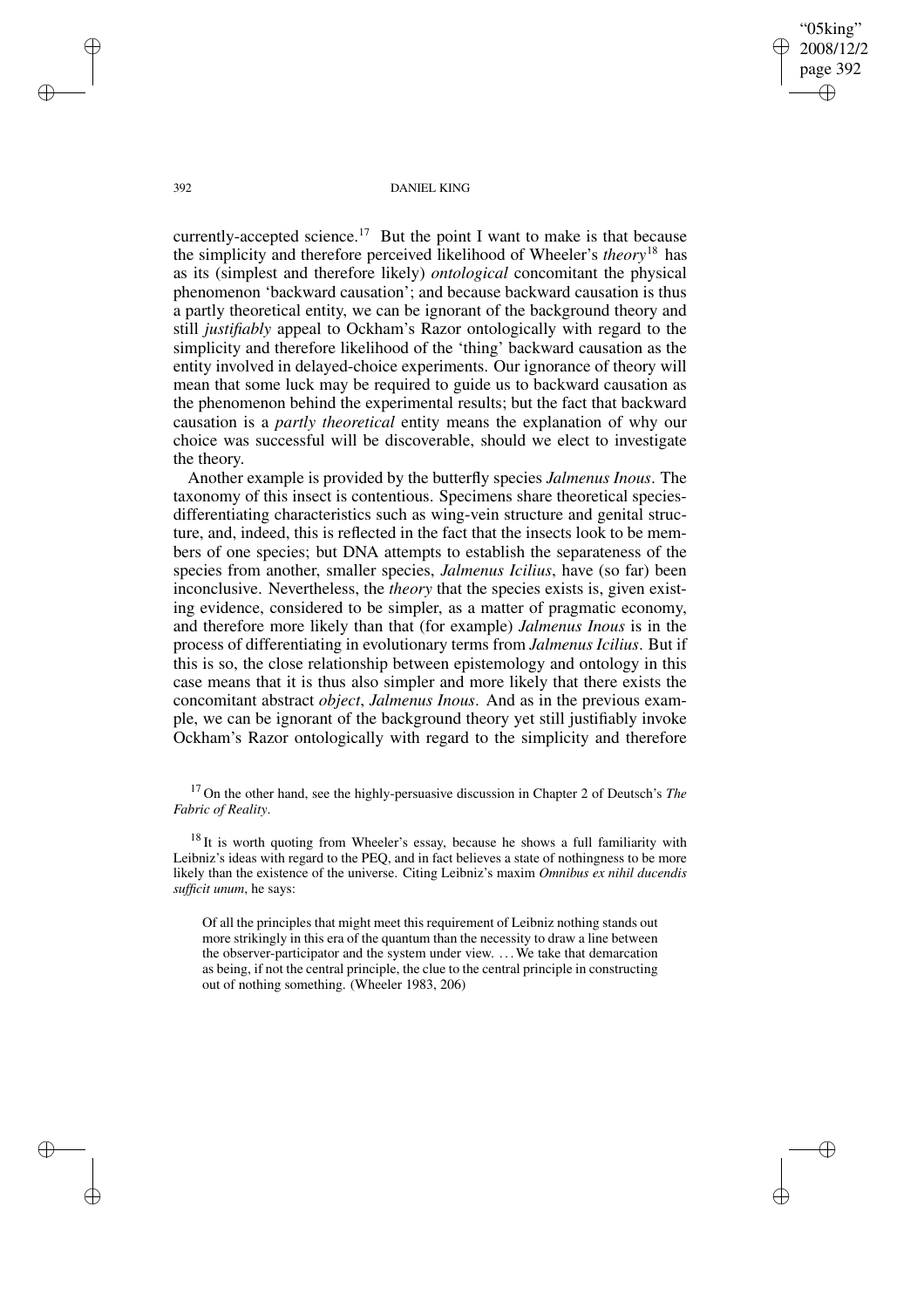likelihood of the 'thing' *Jalmenus Inous*. Moreover, we shall be right, because theory is built into the object.<sup>19</sup>

The epistemological-ontological blurring I have just described is not to be confused with the well-known idea that it is our observations (our 'knowing') of a quantum system that actually cause a change in its state (its 'being');<sup>20</sup> for while there *is* a blurring of ontology and epistemology in both what I have described and in the well-known idea, only in the former are considerations of simplicity and therefore likelihood of *theory* important considerations that determine the kind of object (for example, backward causation) expected.

*Jalmenus Inous* is an *abstract object*<sup>21</sup> and backward causation is a *postulated physical phenomenon* : given the necessity of theory, described above, to posit these things, there seems no way an ontological appeal to Ockham's Razor can be justified with regard to an *actual physical object*. Subsequent physical investigations may reveal that, for example, the postulated physical phenomenon of backward causation is actually a *real* phenomenon; but that would not make any less chancy a use of Ockham's Razor that did not address itself at some stage to theoretical aspects of the object. To return to the topic of this paper: the conclusion seems to be that we cannot justifiably make an ontological appeal to Ockham's Razor with regard to the universe, with a view to examining whether a state of nonexistence is simpler and thus more likely, because to do that we should have to examine the possibility that the universe arose as an ontological concomitant of a theory perceived to be simpler and thus more likely than another; and it is hard to say what

 $19$  It could be objected that what I have described is still an epistemological invocation of Ockham's Razor — one that merely has ontological implications. But this objection would depend on a very naive view of scientific enquiry: one that always starts with theory, and only then moves to posit the kinds of entity that could be involved. Typically, scientific enquiry proceeds in the opposite direction: some *thing* is observed, directly or indirectly; and it is only subsequently that theory is cobbled together to make sense of the observations. For example, it is easy to imagine (and I am not necessarily suggesting that this is what did in fact happen) that in the case of *Jalmenus Inous* various things that looked to be members of one butterfly species were observed, and only subsequently was it appreciated that theoretical considerations tended to side with this interpretation.

<sup>20</sup> As Quentin Smith reports:

✐

✐

✐

✐

Heisenberg originally interpreted [the uncertainty] relations epistemically, but Bohr convinced him in private communications to accept a verificationist metaphysics, with its attendant ontological interpretation of the uncertainty relations. (Smith 2002, 137)

 $21$  The assumption here is that there are such things as abstract objects. I think the concept is useful, but a defence of the point would be beyond the scope of this essay.

"05king" 2008/12/2 page 393

✐

✐

✐